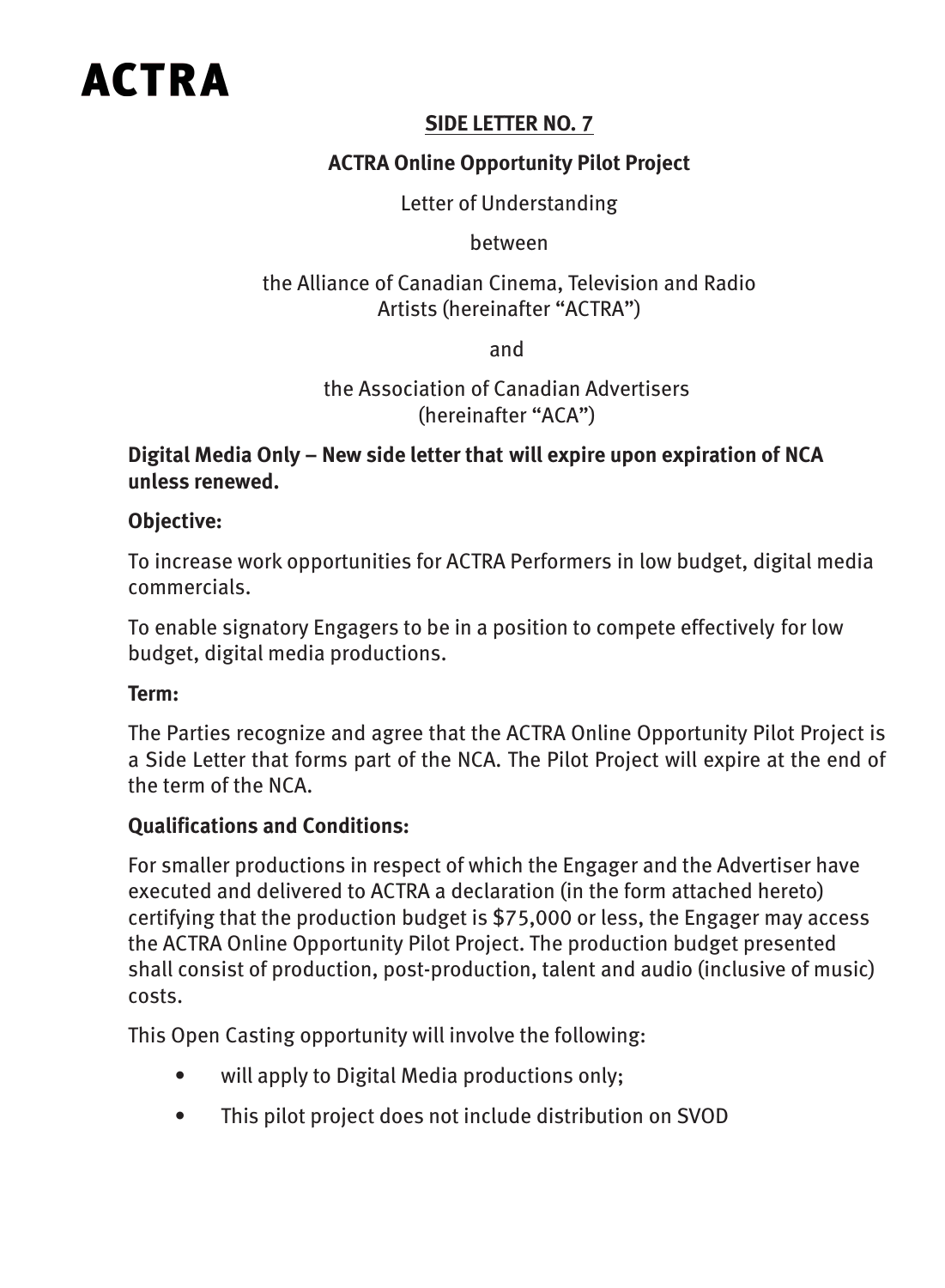- the Engager will post, either through agents, or through ACTRA online once it is operational, opportunities to Performers;
- the posting shall include the nature of the commercial, time and date of the shoot, requirements for the job and the length of time that the Performer is expected to work [this shall constitute the intent to produce];

The minimum rates per commercial, inclusive of both session and use fees (but exclusive of I&R and taxes) for 365 consecutive days Digital Media Use in accordance with 1902 (b) are:

| PP-\$1000                | 1 Year Use |
|--------------------------|------------|
| $SOC - $1000$            | 1 Year Use |
| Voice Over $-$ \$700     | 1 Year Use |
| Demonstrator - \$350     | 1 Year Use |
| Group Singer - \$300     | 1 Year Use |
| Background - \$288       |            |
| Group Background - \$143 |            |

- In the event that an additional session day is needed for the same commercial under this pilot project, no additional use fees are payable, however, the Performer will be paid the lesser of the day session fee under the NCA or the all in fee for the Performer set out above.
- Except where the provisions of this pilot project provide otherwise, the provisions of the NCA shall apply.
- A second year of use can be secured with the payment of a step up to NCA Digital Use fees for residual Performers WITH THE WRITTEN PERMISSION OF THE PERFORMER.
- Additional session days for VO under 1902(b) for work under this pilot project will be compensated in accordance with the rates above.
- No stunt performances permitted;
- The pilot project is LIMITED TO CANADIAN RESIDENT PERFORMERS available to Performers who are Canadian residents or citizens;
- Versions in accordance with 1902(b) will be permitted;